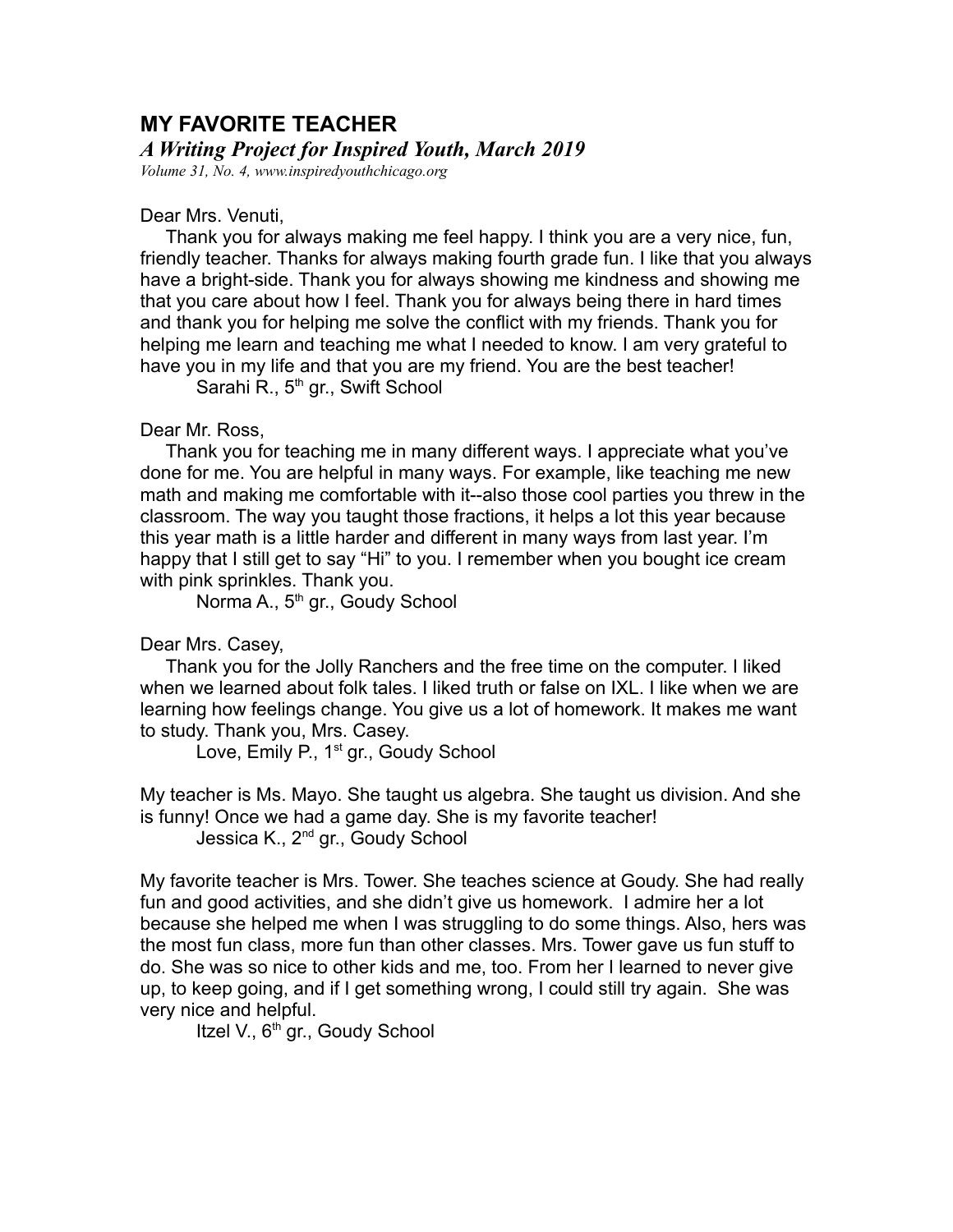I admire and appreciate my 5<sup>th</sup> grade (current) teacher, Mr. Wasson, because he always talks about the importance of having a positive attitude, and he teaches us in a fun and educational way. He also gives us so much independence.

Here are some of my favorite things I learned from Mr. Wasson:

Area of triangle Area of trapezoid Circumference and area of circle Charts using per cents Scientific notation Algebra

Mr. Wasson influenced my life by teaching me the importance of a positive attitude.

Monish A., 5<sup>th</sup> gr., Swift School

Dear Miss O-Say,

 Thank you for being a great teacher. You teach me fun things which I love to learn. You help me by telling me the answers so I can learn what I did wrong. You also teach me sands.

Sincerely, Tanish A., Pre-K, Swift School

The thing that I like about Ms. Mazzone is how she explains things very carefully, and reads carefully, and also how she has really neat writing. I learn more than other teachers from her. She taught me the simplest method for multiplication, which is lattice. She is very nice and funny! I admire Ms. Mazzone because she is very influential and very kind. She also teaches us more than any other teacher. And she taught me that if you don't believe in what you do, you can't do it!

Aiden S.,  $4<sup>th</sup>$  gr., Swift School

Ms. Nguyen at Goudy School is a good teacher because she made me want to do better. She was nice and helped me learn my multiplication tables and division. She was fun. She knew how to play and work. Overall, she made a big impact on my lie.

Layla S. 4<sup>th</sup> gr., Goudy School

Schuyler (an  $8<sup>th</sup>$  grader from Wilmette Jr. High) is my favorite teacher. He helps me with my homework, helps me with my math and other subjects, and helps me answer questions about *Frog and Toad* on the work sheet, and the spelling homework. He helps me every other Saturday.

Hassan D.,  $4<sup>th</sup>$  gr., McCutcheon School

Thank you, Mrs. Callian, for not giving me too much homework. You have taught me how to count and write. You have made me a better person! I love you.

Arianny L, kindergarten, Goudy School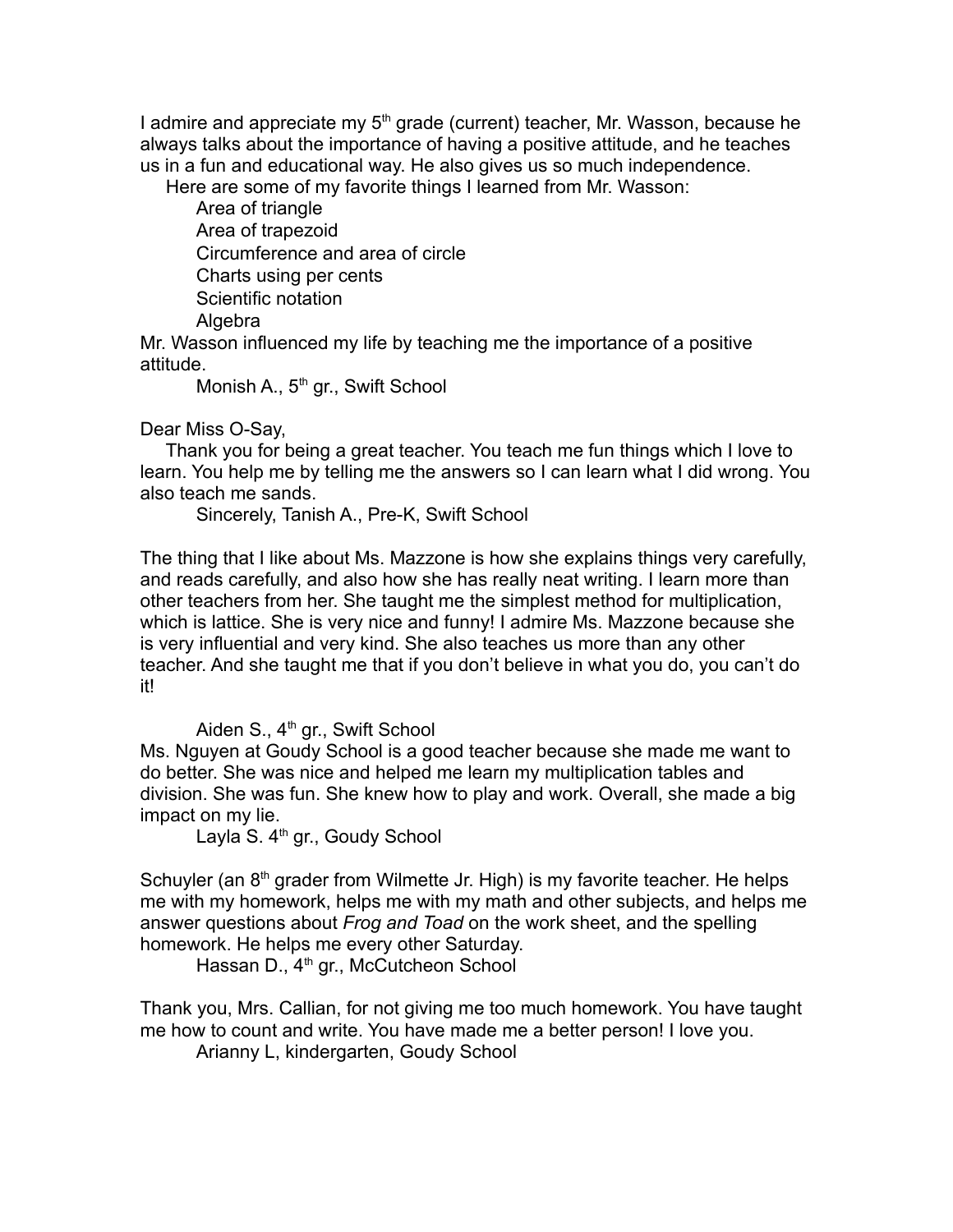Ms. Plaza,

 Thank you for taking me and my friends to field trips. I have learned a lot from you, such as reading and writing. I love going to the computer, and you let us do fun things in class.

From Aaron S., 2nd gr., Swift School

My favorite teacher is Mrs. Harlow. She is my favorite teacher because she lets us play centers. She makes us a better person because she tests us and helps us write. She also makes school fun. Finally, Mrs. Harlow speeds our recess time so I can go to lunch faster.

Varun B., kindergarten, Swift School

Dear math teacher,

 Thank you very much for teaching me. You are very nice and patient. Lorenzo V., Pre-K., Swift School

Dear Miss Hana,

 Thank you for letting us play games. You are my favorite teacher. Thank you for letting us have recess. Thank you for free time. You taught me division and multiplication. Thank you for less work. Thank you for being nice to me.

Malik O., 2<sup>nd</sup> gr., Goudy School

My favorite teacher is my social studies teacher, Ms. Drosos. She explains better than other teachers. When we have an assignment, she gives an example of how we are supposed to do it.

 She is very calm. If our classroom is really loud, she doesn't scream at us. She just tells us to keep it down.

 She is very encouraging. For example, one time she put a hard problem on the board, and it was very frustrating, and she told us to keep trying and not to give up.

 These are the three reasons why Ms Drosos is my favorite teacher. She explains better than other teachers. She is very calm and very encouraging. ~Jamila

Dear Ms. Palmer (a teacher at Goudy School),

 Thank you for being my teacher. You really helped me a lot. You helped me a lot by helping me in math when I needed help. You let me do what I wanted when others were testing. You stopped your work to help me. You helped me solve my problems. Thank you for caring about us. Thank you for helping me get straight A's. I learned a lot of math. If I had another teacher I wouldn't have straight A's.

From your student,

David C., 3<sup>rd</sup> gr., Goudy School

My favorite teacher is my math and writing teacher because she let us color one time in class. It was a lot of fun. We also play games.

Ashley S., 1<sup>st</sup> gr., Goudy School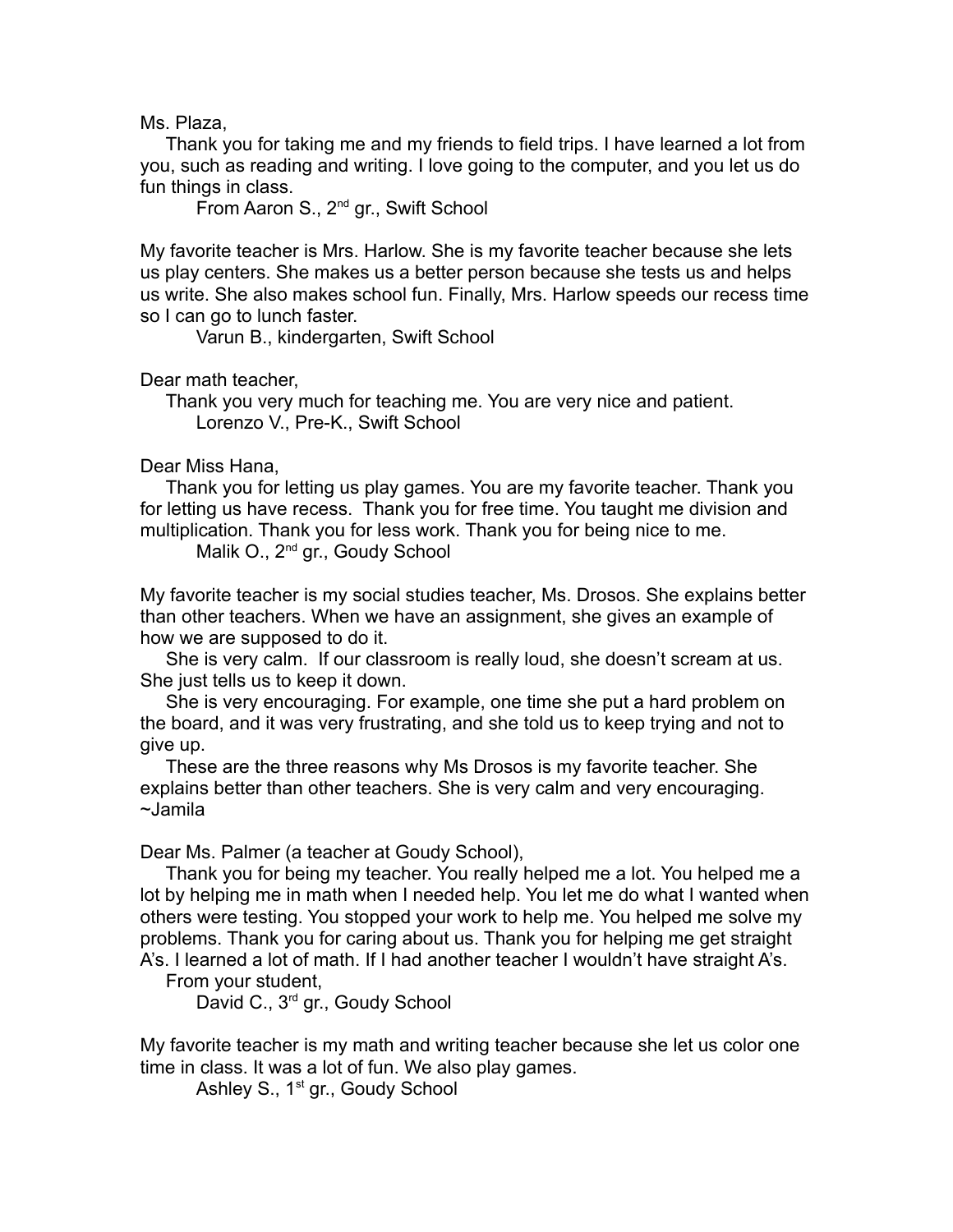Mr. Ross is my homeroom teacher at Goudy School. He teaches Math and Social Studies., and I learn a lot in his classes. He teaches us new things, like fractions and map legends. He is very funny, and he makes us laugh. He lets us use the computer to make Google slides, and that is fun. Mr. Ross is a great teacher who makes us laugh and keeps class interesting.

Marilu G., 4<sup>th</sup> gr., Goudy School

Thank you, Mrs. Oreanna, for being a good/great teacher at Kingarts and making the choice to spend your own money and time to buy things for this classroom and being there for kids that are mentally or physically hurt and putting time always for us.

Jacob H., 3<sup>rd</sup> gr.

Dear Mrs. Casey,

 Thank you for being the nicest teacher ever. Thank you for teaching me all about art. You are the reason I never skip school. Thank you for everything! Love, Bianca V., 1<sup>st</sup> gr., Goudy

 My teacher is Mrs. Anderson. She is my favorite teacher because she is nice to everyone. She helps me with math. She is a hard worker. She inspired me to work hard at school. She showed that she cared about everyone. She makes sure that we learned she helped me to get an A+ on everything. She is my teacher this year. She teaches me math and English. She gives us free time on Friday.

Mushtaq D., 5<sup>th</sup> gr., McCutcheon

Dear Mrs. Beth,

 You have been very kind to me. Thank you for giving people things and for helping others. You have taught me a lot.

Dear Ms. Madda,

 Thank you for getting me ready for third grade. I appreciate that you make learning fun when we are playing Kahoot it.

Love, Zakiyya B., 2<sup>nd</sup> gr., Disney

One of my favorite teachers is Ms. Riaz. She is my favorite teacher because she helps me with my math. Ms. Riaz inspires me to be a good boy. She is very nice. Another reason she's my favorite teacher is because she will play with me and help me with my work. I am very thankful for her!

Carlos Cruz-Gomez, 2nd gr., Goudy

Ms. Oliva,

 I like Ms. Oliva because she is funny. She talks about her daughter, and she tells about the history of the United States. She gives us an easy contest, like cleaning the board. She gives a dollar. Then she tells us about a movie, and we watch a movie called "The Little House."

Marwan D.,  $7<sup>th</sup>$  gr., McCutcheon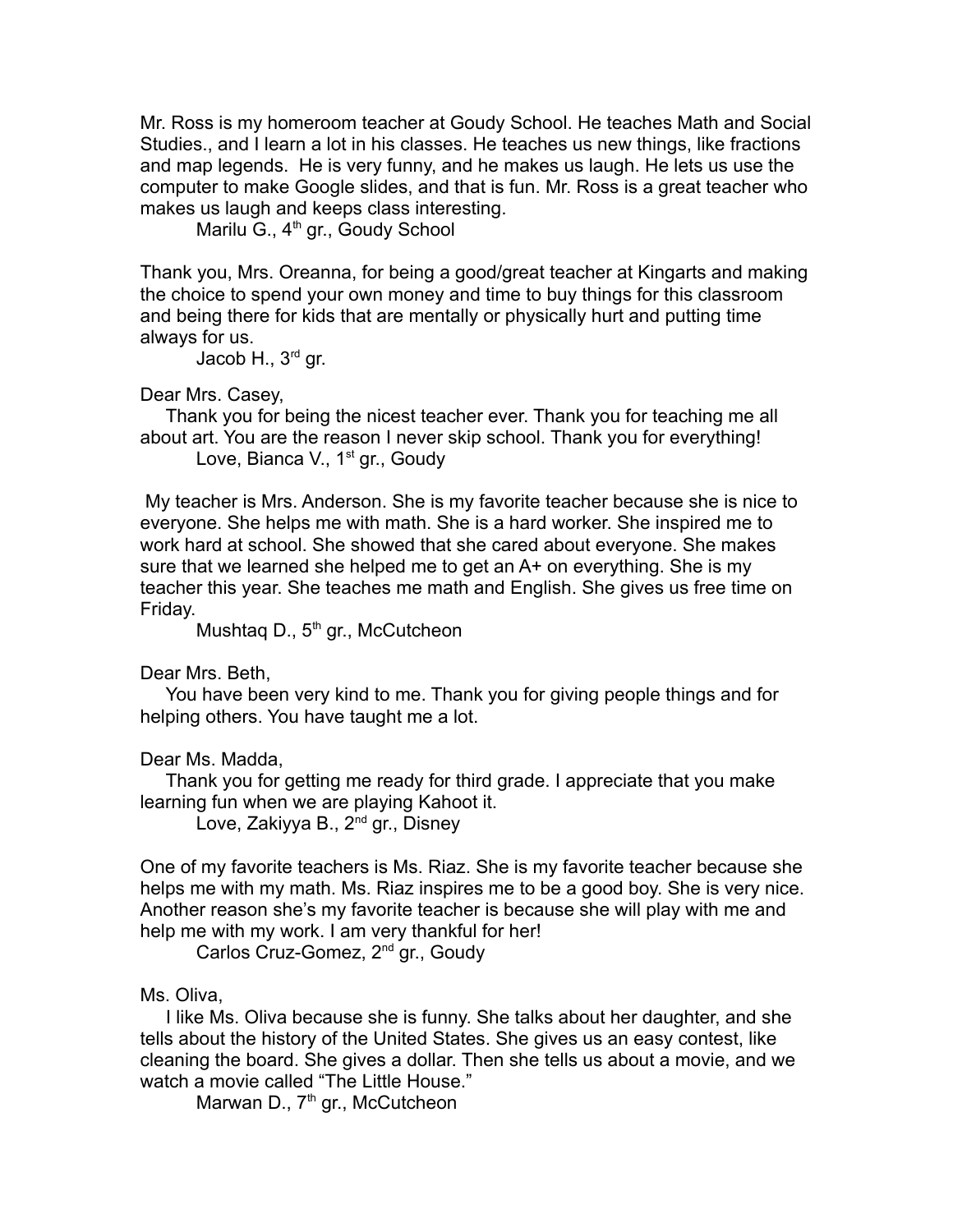Dear Ms. Gladys,

 I would like to say how much I admire you. You're very kind and nice. You always have a smile on your face. No matter how many kids yell mean things or make you mad, you always come back and take us home and pick us up.

 You taught me that no matter what people say, you should always keep going, no matter how bad you want to give up. You have influenced me to keep smiling and never let people who are mean know how they hurt you. I also want to say thank you for always making sure that I'm okay and making sure I'm not mad and try to fix it. I wanted to tell you that you are appreciated.

From one of the kids that you drive, Priscilla H.,  $7<sup>th</sup>$  gr.

My teacher's name is Mr. Ross. He teaches social studies, math, and language arts. He does big parties because we deserve it. He gives us money and candy because we get the answers right. He helps us when we need help. He is funny and he makes us laugh. He lets us listen to music when we are on the computer working Lexia or IXL. He makes things fun.

Berenice R.,  $4<sup>th</sup>$  gr., Goudy

My favorite teacher is Mrs. Grgin because she is nice. I learned about hemispheres, science, writing, latitudes, longitudes, reading, and social studies. The thing that influenced my life is science and social studies. The thing that influenced me in science is that we learned about human bodies. We made arms and eyes!

Rodrigo A.,  $4<sup>th</sup>$  gr., Goudy

Ms. Na was my pre-K teacher at Goudy school. She was very funny and had a fun character trait. She taught me very important things, like how to speak fluent English. I used to be very shy, and she helped me find my voice and be more outspoken. She also taught me math, writing, the alphabet, and the colors.

 I am thankful for Ms. Na, because she was helpful and kind at the same time. If it weren't for her, I would still be shy and not confident.

Yaritza A., 5<sup>th</sup> gr., Goudy

Dear Ms. Devoullaply,

 I want to tell you, you are the best teacher of all, and I will always love you no matter what happens. One thing I learned from you is prime numbers and how to divide fractions, and I learned geometry. You have influenced my life because I used to be horrible at math, but you helped me improve by going to tutoring at 7:15 a.m. so you could help me.

Dayveana A., 6<sup>th</sup> gr.

Dear Ms. Jones,

 Thank you for letting me play with the magnetries. Baron F., kindergarten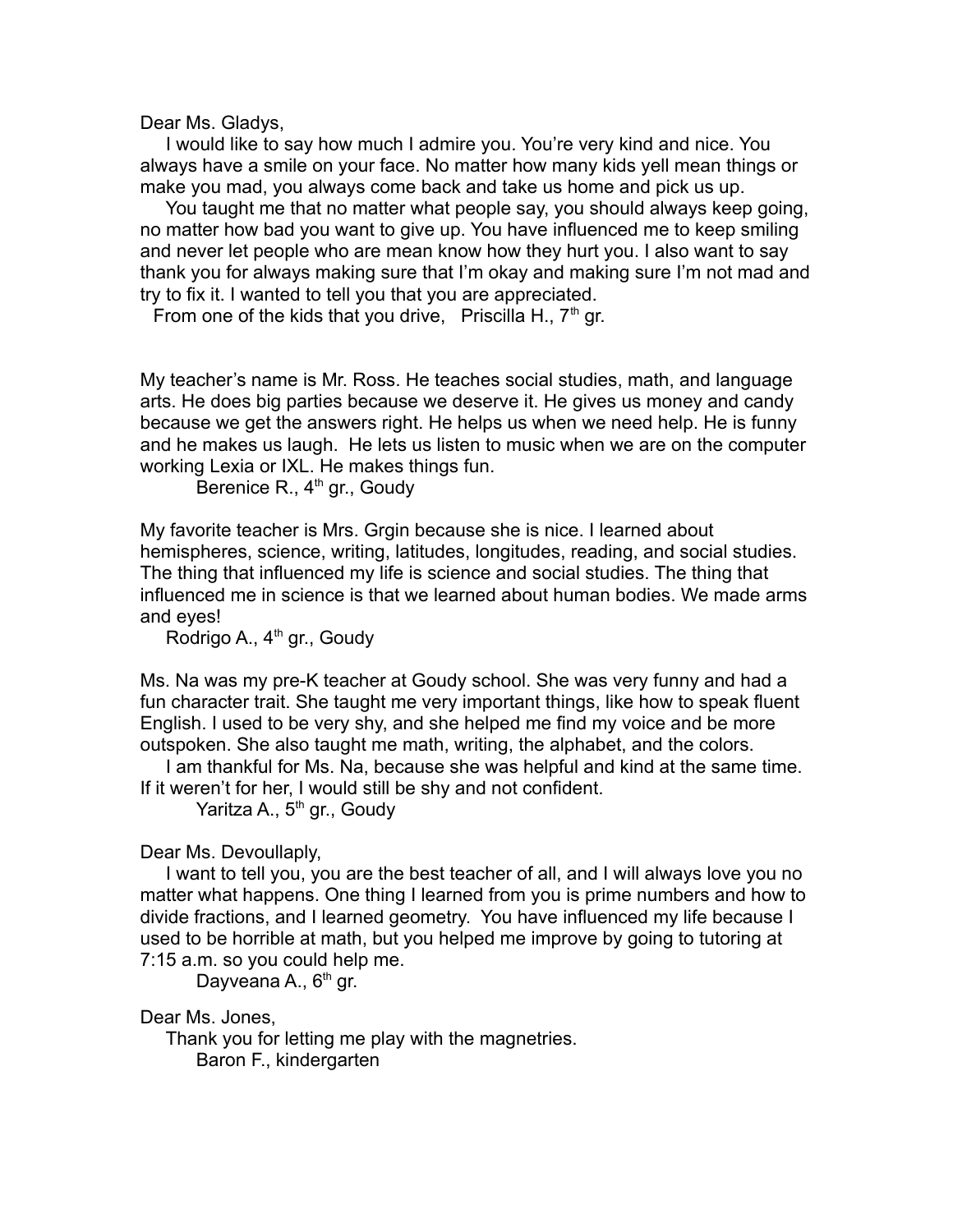Dear Ms. Shahid,

 I think you are a very nice person because you don't scream a lot, or give us a lot of work like other teachers. I know sometimes we make you made, but I still know you love us.

 I learned math from you because you are a math teacher. You make my life easier for math.

Yaritza A., 5<sup>th</sup> gr., Goudy

Dear Mrs. Hannah,

 Thank you for teaching me how to add and subtract. Also, thank you for teaching me a little bit about shapes. And you were funny when you read books and spoke Spanish and French. And it was fun when you made us finish a project. Then you let us have lunch dates with you. Also, you taught me a little of multiplication and a little bit of division. You let us have a  $100<sup>th</sup>$ -day-of-schoo party. Also, we walked around the school for candy for Halloween.

Love, Jordynn J., 3<sup>rd</sup> gr., Goudy

Dear Ms. McCormack,

 You have taught me a lot, like how to tell time. And thank you for giving us pizza parties. I hope you can be my teacher next year. I hope to read poems. Best, Jah'Lil C., 3rd gr., Goudy

Dear Miss Mayo,

 Even though you can't see this letter, you are caring, funny, and helpful. I liked it when we played under and over. It was really fun. I want to play it again. Sincerely, Phyllis R.,  $6<sup>th</sup>$  gr., Goudy

Dear Mr. Sviola,

 I thank him for helping me make a mush up for the talent show. Thank you for teaching me how to play the guitar. Thank you for teaching me stuff. And thank you. Good-bye.

Reaisha J., 5<sup>th</sup> gr., Goudy

My favorite teacher is Mr. Ross. I like Mr. Ross because he is funny. He gives money away and candy. He teaches me social studies. We are learning about the law. He pushes me to learn. Michelle F.,  $4<sup>th</sup>$  gr., Goudy

A person who is very influential in my life is Mr. Burds. I look up to him because he is friendly, easy-going, and inspiring. He makes me learn new things. He taught me a game called four-square.

 He is supportive. He also encourages me. If Mr. Burds wasn't here, my life would be different. It would be different because wouldn't learn ANYTHING. Mr. Burds is the best gym teacher!

Raul V., 3rd gr., Goudy